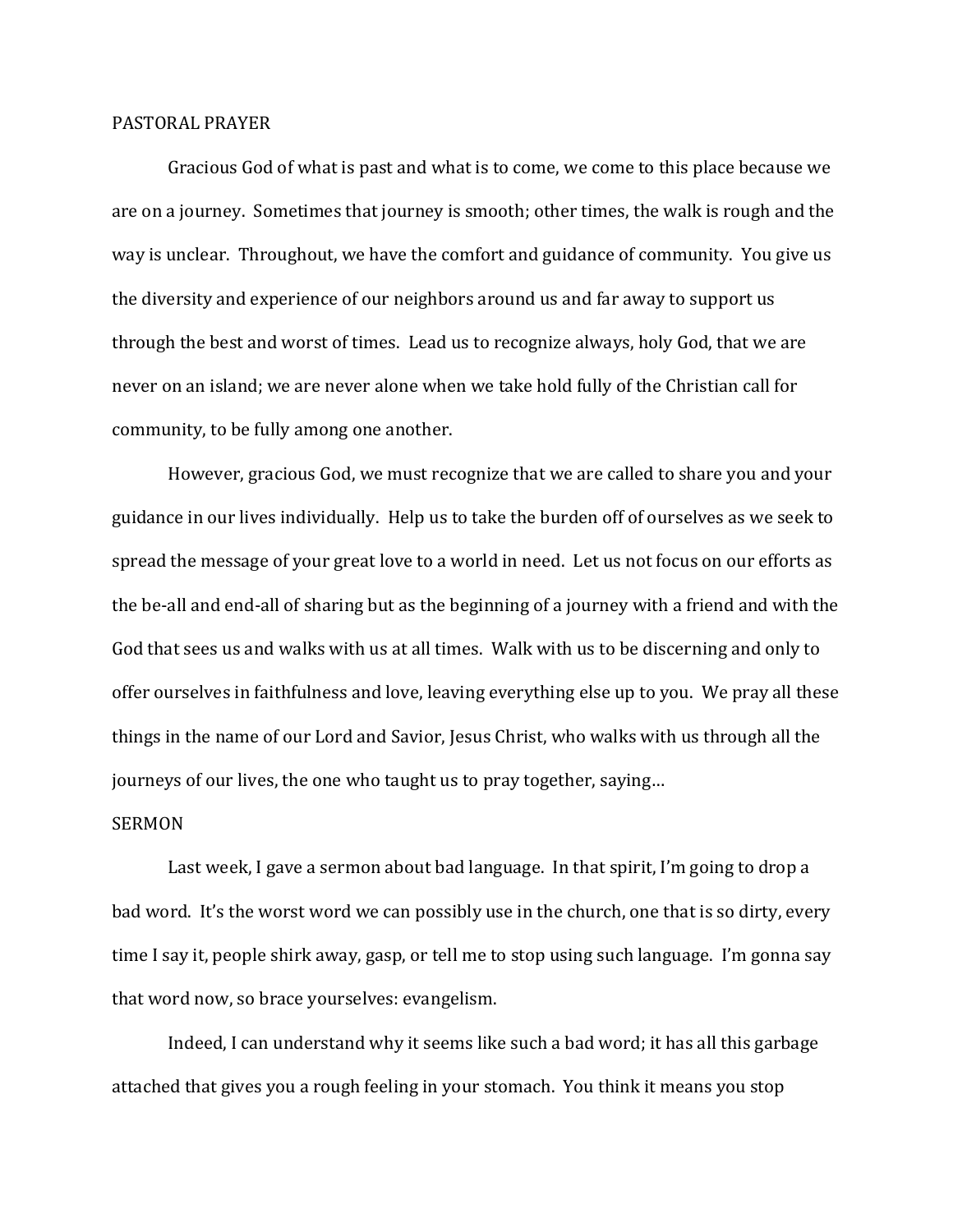people on the street and ask them if they have a few moments to hear about Jesus Christ. Or it feels like you need to go door-to-door soliciting people to hear the Gospel of Jesus Christ. It can seem really hard and inauthentic. On the other hand, we make it out to be far too easy. I posted a picture on Facebook this week, which recounted Jesus' talk with Peter at the end of John. "Simon, Son of John, do you love me?" Jesus asks. Peter responds, "Yes, Lord, you know that I love you." Jesus tells Peter, "Then share that Facebook post!" This, of course, was marked as "Things Jesus Never Said," and rightly so. Evangelism is not as easy as anything on Facebook that invites us to "Share if you love Jesus" or "Like if you love God." That means absolutely nothing. But most of all, we feel that evangelism is about success, how many souls we can win for personal salvation. I'm here to tell you that all of these presuppositions are nothing more than hooey. Evangelism is not about business; it's not about getting butts in the seats. It's not making the checklists of getting done what God says we should do. That's not being real; that's trying to serve a business. I'm not good at business, and with good reason. I got my MDiv, not a MBA, so I'm can't help you there.

It's time to give evangelism a new face, where we are not only not afraid to hear the word "evangelism" but a new face where we take joy in being evangelists. We are in a new age where we must redefine the idea to reach all people. It's about being authentically who we are in sharing the stories of God's work in our lives. It's about being vulnerable and loving. Let's begin the journey today, as we push back against the sins of tele-evangelists and salespeople. Today's message is simple, and it will be your task to remember it this week and for this series: It's not about results. We'll say it together many times. Say it with me: "It's not about results." There ya go. And as we look at the idea of…"It's not about results" let's look at the problems of focusing on evangelism as a task that brings results in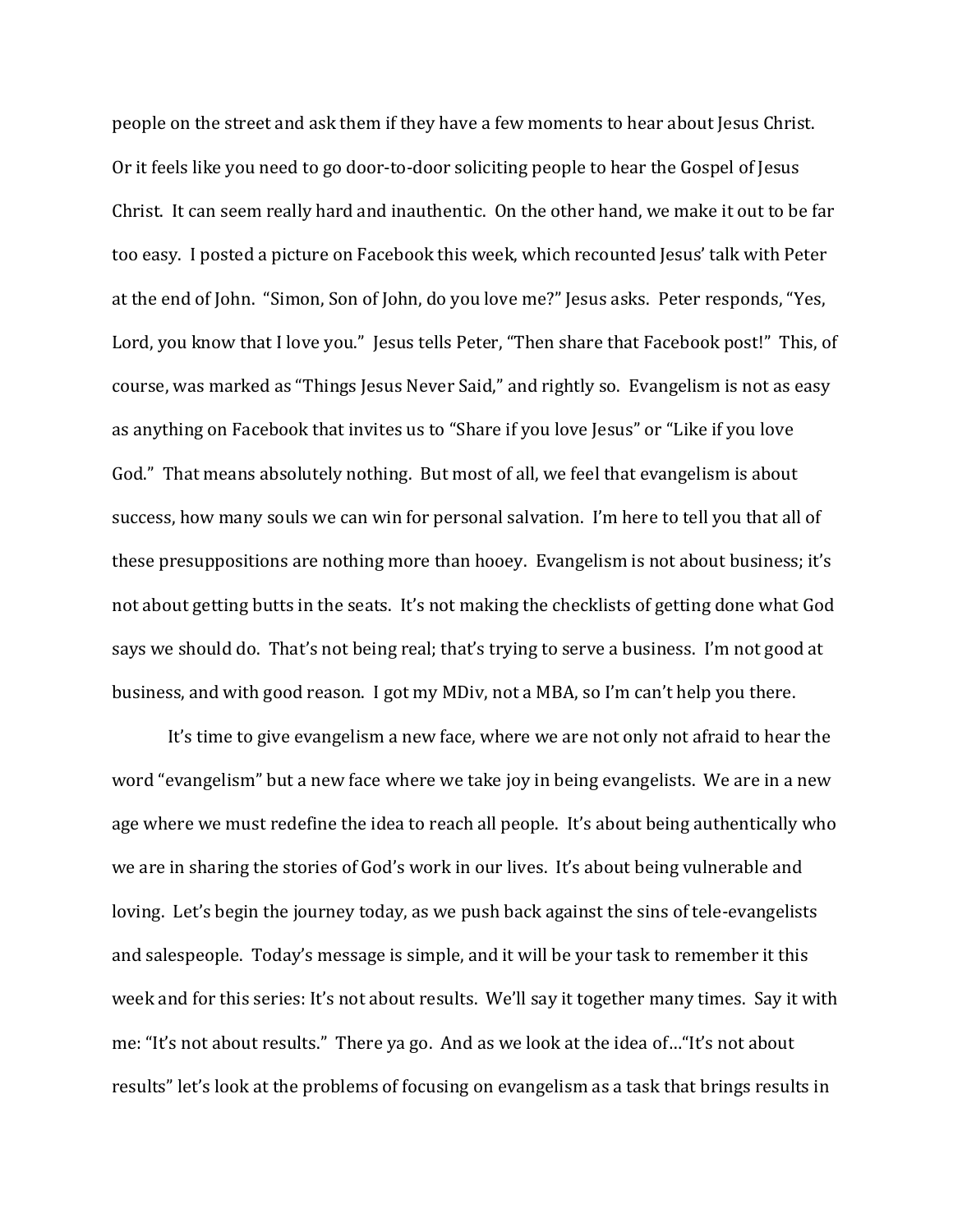terms of converts and numbers, and let us focus instead on the proper fruits of a life of faithful evangelism.

As you can probably surmise, I'm not a fan of most tele-evangelists. Some may be meaningful, mind you, so I don't want to put them all in the same box. I fear, though, they provide us with some bad examples of the evangelizing life. The services they hold on TV seem to be little more than large productions. Many preach the so-called "prosperity gospel." I feel this is highly unfaithful take on the life and words of Jesus. This gospel puts into happy terms how God wants us to be rich, God wants us to have all the happiness and blessings we could ever ask for, and all we have to do is just worship God and pray for them. It sounds like all that is between us and riches is the desire to ask. Life proves otherwise when many extremely faithful people don't have full bank accounts or great cars.

However, they have many more interests than preaching an easy gospel. People follow them because they want to follow them. They have an attractiveness to them, charisma. Most evangelists on TV draw people in with charisma and lead people to focus on their particular mission. That mission always seems to be about gaining more money and getting more followers to the cause, more "butts in their seats." Indeed, since they are on TV, they always want to stay on the air. It may be framed as for the Glory of God, but the real focus seems to be growth of their ministry and staying on the air. The real focus is on getting those results; God becomes a rubber stamp for their missions. One tele-evangelist, Oral Roberts, started this campaign in January 1987 where he said he heard a message from God saying that he had to raise \$8 Million by March or "God would call him home." I look at this time and time again, and I'm wondering how on Earth (or heaven, for that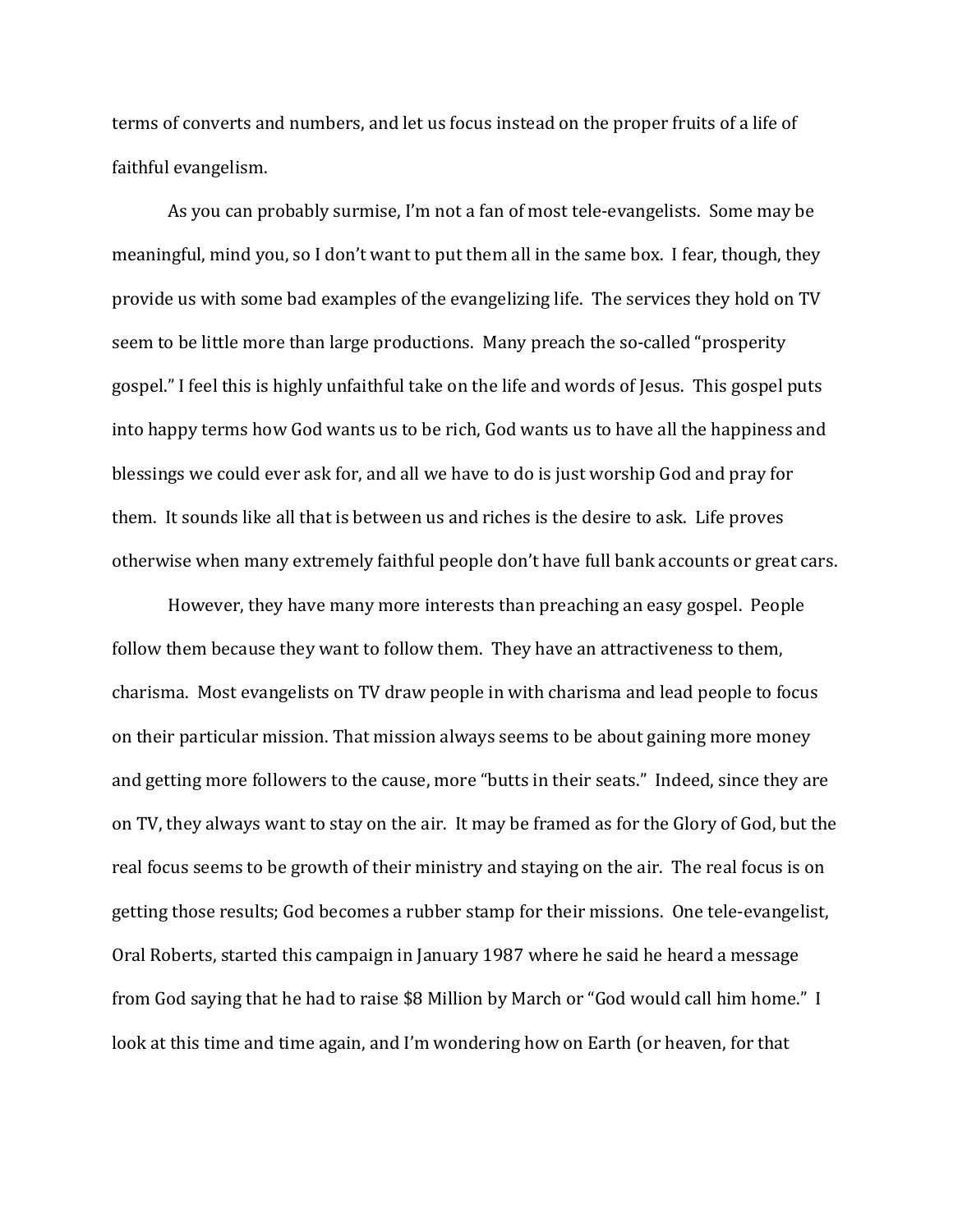matter), this makes sense to us or why God would even ask for such a thing. This calling by Oral Roberts, and many others like it from his compatriots, only seem about getting more.

I don't see how the Gospel of Jesus Christ lines up with much of the ministry of teleevangelists. God's glory is only seen in their success in the numbers game. Their sin just that: the Gospel is about results, growth in money and in people. They will say anything and preach any gospel to get those numbers, especially one that sounds so sweet like the prosperity gospel. This is unfaithful evangelism because it focused on what we get out of it and what we produce. This makes out God to be a rewards program. The true gospel of Christ did not promise us benefits. The Gospel of Christ did not promise us about how things would always be great; it simply called for our faithfulness in loving and serving the other and our God. God, in turn, promised to be with us, not to give us all riches. Faithfulness is a reward in itself. We must always remember, friends, that the Christian life is "not about results."

Tele-evangelists can quickly use God not as the director but as the rationale as they seek success. On the other hand, evangelism can quickly turn into the blatant realm of salespeople. Sales people are all about results; there is nothing else. Think about any encounter you have with a salesperson. They will love you as long as they know you are possibly interested in their product. I had a conversation the other day with a salesperson from the Colorado Rapids. He was a nice guy, and wanted to know a little bit more about me and why I like soccer. He was interested in developing a short-term rapport with me in order that he would be more able to sell me Rapids tickets. If I told him I would be interested, he'd buy more into me and see how far he could go with sales. If I was not, he'd stop and go to the next person. Contrary to our mission, his mission was not to love me as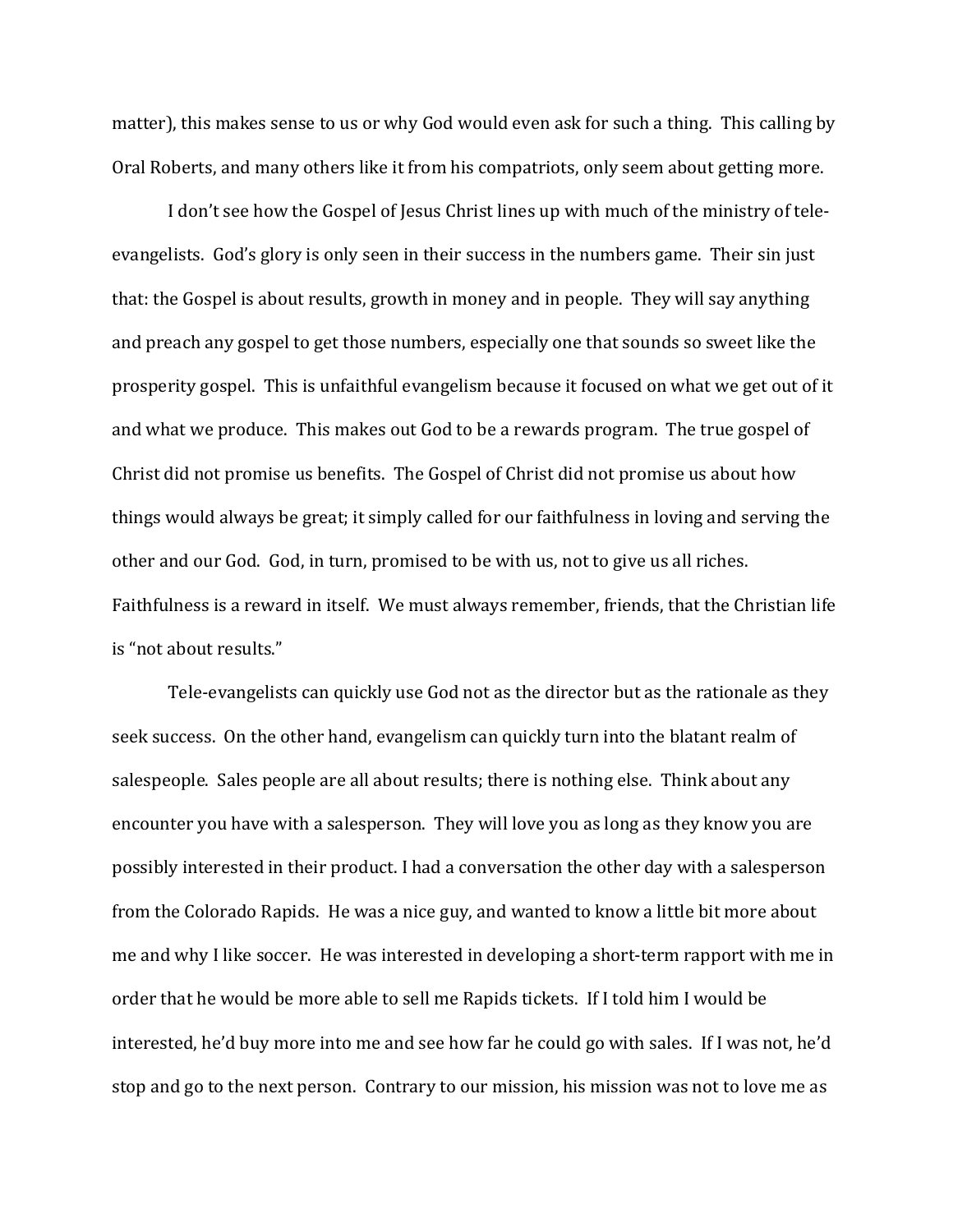a person; his mission was to sell me tickets. For business, this makes sense. For evangelism, that is really a sin.

Tele-evangelists have a mission, as do salespeople. They want you to feel valued and to feel respected, but they also lose interest when you are not meeting their needs. They may be courteous, they may be friendly, but the interest is in you as a consumer, not a real person. They abandon the task when there is no results. The entire emphasis is on results. But, we know, "It's not about results." The same can be the problem of the church. Every church wants to grow, and that's fine. We must always ask ourselves what we are doing and how we are doing it. We don't want to become bad tele-evangelists and use God as our rationale for our goals. We don't want to be salespeople and dismiss people when they don't do what we want them to do. Indeed, the point of evangelism and outreach should always be affecting lives for the better, not adding people. When we are living into evangelism in that way, these problems do not matter.

The Christian must have a loving and respectful mentality. Evangelism is not about using God as a tool to get results or to be a salesperson that quickly loses interest when the other person isn't going to buy our product. That's far too commercialized! I've read a fantastic book by the Rev. David Gortner called "Transforming Evangelism." We must recraft evangelism in many ways. Let's start at the beginning by partially re-defining evangelism over these coming weeks. As he says, evangelism is not a program, it's a spiritual practice. It is not institutional, but individual. It does not presume that God is absent and that we are bringing God into the picture, but that God is present and God is already active; we are called to listen to hear how that is happening. Evangelism begins with listening, not speaking. When we begin to look at evangelism in these different ways,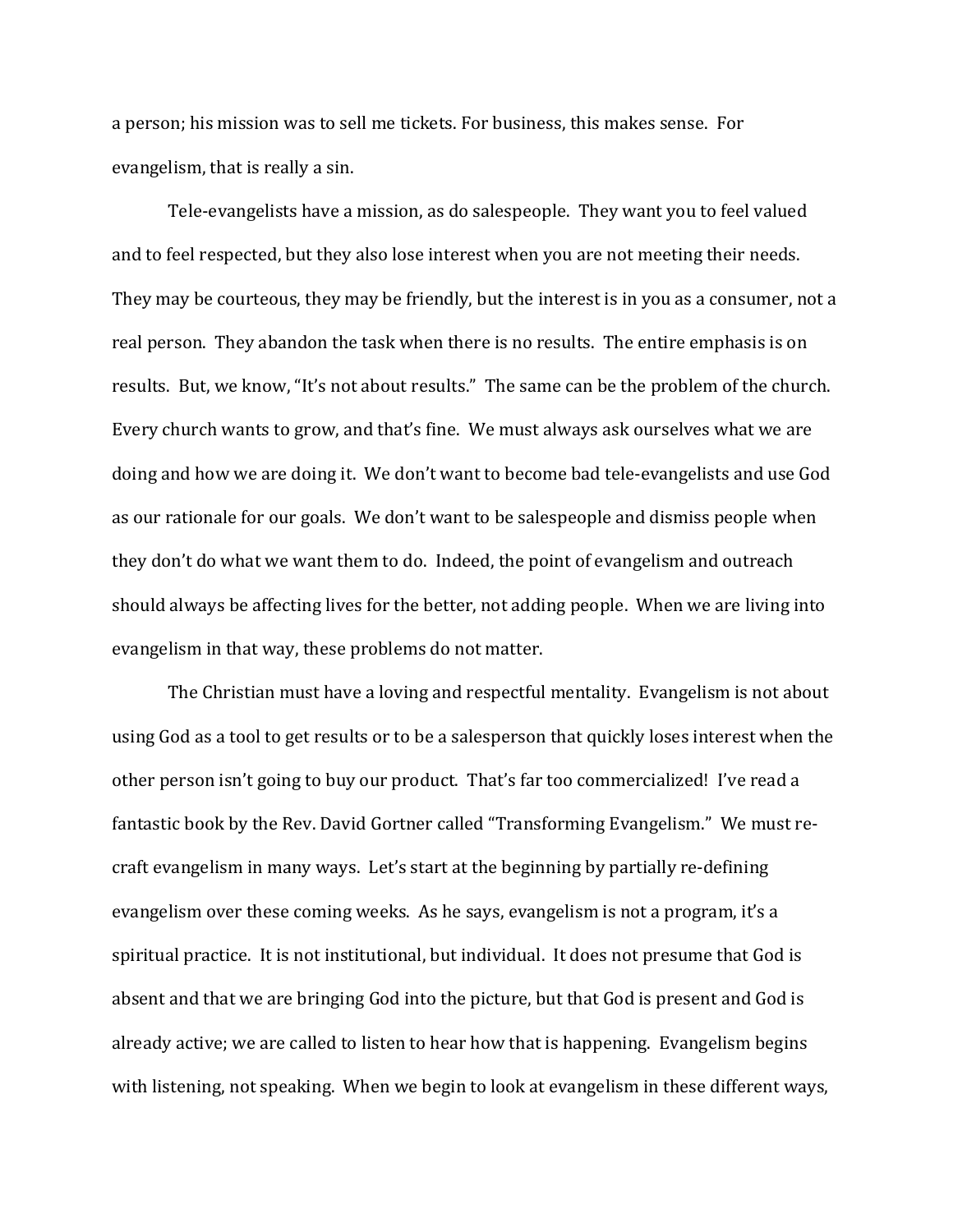we take results off the table. Yes, Jesus gave us the Great Commission, but he didn't provide us with a quota sheet to fulfill how much we are preaching and how many converts we are making. We don't have to worry about getting our heavenly paycheck for our converts when we reach our great reward. Evangelism is NOT meant to grow the church by getting butts in the seats, save souls, or change minds. That is not OUR job; that is GOD's job!

When we hear that simple message, I hope it changes your mind. We aren't called to be persuasive folks, we aren't called to learn the best of rhetoric. We're just called to be authentic loving people, not worrying about the results! The Apostle Paul put it best: we do the planting, and God gives the growth. Paul is saying that we plant the seeds. We offer our story, we offer our ear, we offer ourselves as people. It's just about being you and telling the story of how God works in your life. We don't seek our own glory, and we don't seek…what? "Results." Indeed, we do not seek results, for any results are in God's hands. They shouldn't matter to us. Our minds should be set on respect and faithfulness.

So, this is just the beginning, but we walk with an important lesson about evangelism, which is… "It's not about results." Indeed, it isn't. When we buy into that mentality, it doesn't become about God. It becomes like bad tele-evangelists, who use God as a boon for their own ends. When we are about results, we become like salespeople, who only value the consumer when they know they might have a chance for a sale. But we aren't about selling anything, and we aren't about using God for our own ends. We are about offering ourselves. We are about giving the other a deep piece of our experience and our love and allow them to discern it as they will. Share your story. Be who you are. That takes a lot of faith and a lot of trust. How we develop that is the message for next week.